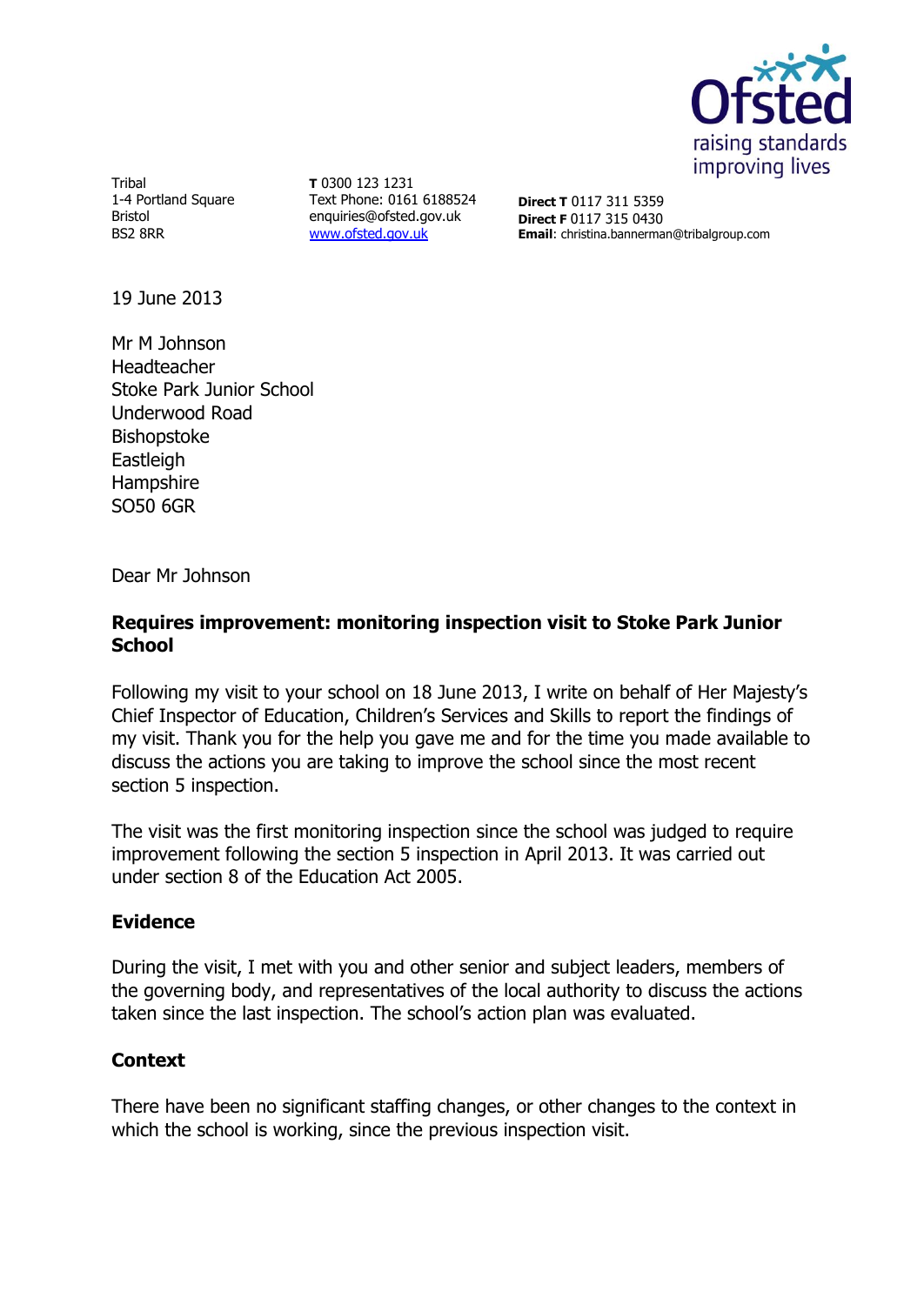

## **Main findings**

Soon after your appointment in January 2013 you recognised that the school was providing a quality of education that was by no means good, and you set about bringing about changes to improve provision. This was recognised in the previous inspection report. Since then, you have continued to demonstrate an ambitious and far-reaching vision for how the school will improve quickly and securely, and you have concentrated appropriately on improving the quality of teaching and the effectiveness of leadership and management throughout the school.

- English and mathematics are no longer taught in ability groups; instead, children remain in their class groups for these subjects. This has required teachers to re-examine their approaches to organising learning effectively, and ensuring that good progress is made by all pupils. Some potentially very effective and exciting new approaches to planning and delivering learning activities are beginning to emerge as a result.
- $\blacksquare$  When staff judge the quality of lessons they now focus primarily on the teacher's impact on pupils' learning, rather than on what the teacher is doing. This has usefully required staff to refresh their approach to the use of data about pupils' achievement.
- You are in the process of re-defining the organisation of classrooms in the school and are piloting the use of display spaces, room lay-out and computers more flexibly around the needs of children. I briefly observed one Year 6 group working in mathematics; some were using the white boards around the room to capture their small group discussions and thoughts about the problem, some were working at tables in groups and others were working with the teacher who was using a tablet computer and interactive white-board to present material and steer the discussion. These changes are also stimulating staff to try new approaches and to have pupils working more independently and imaginatively.
- Governors are now making sure that they can offer the school appropriate levels of challenge and support. They are improving their grasp of the various ways of analysing achievement, reorganising their work so as to have separate groups exercising oversight of different aspects of the school action plan, working more closely with the local authority and other consultants, and obtaining more first-hand evidence of the quality of the school's work.
- A marking policy is now in place which is enacted consistently across the school. This has the potential to give pupils clearer messages about how well they are doing, and why, and how they can improve further.
- **Provision for students who are disabled or have special educational needs is** being completely reorganised. It is good that each child's needs are being reassessed, out-of-class support is being re-structured, and teaching assistants are to be assigned to year groups to enable better links with teachers and to give them a better knowledge of schemes of work and how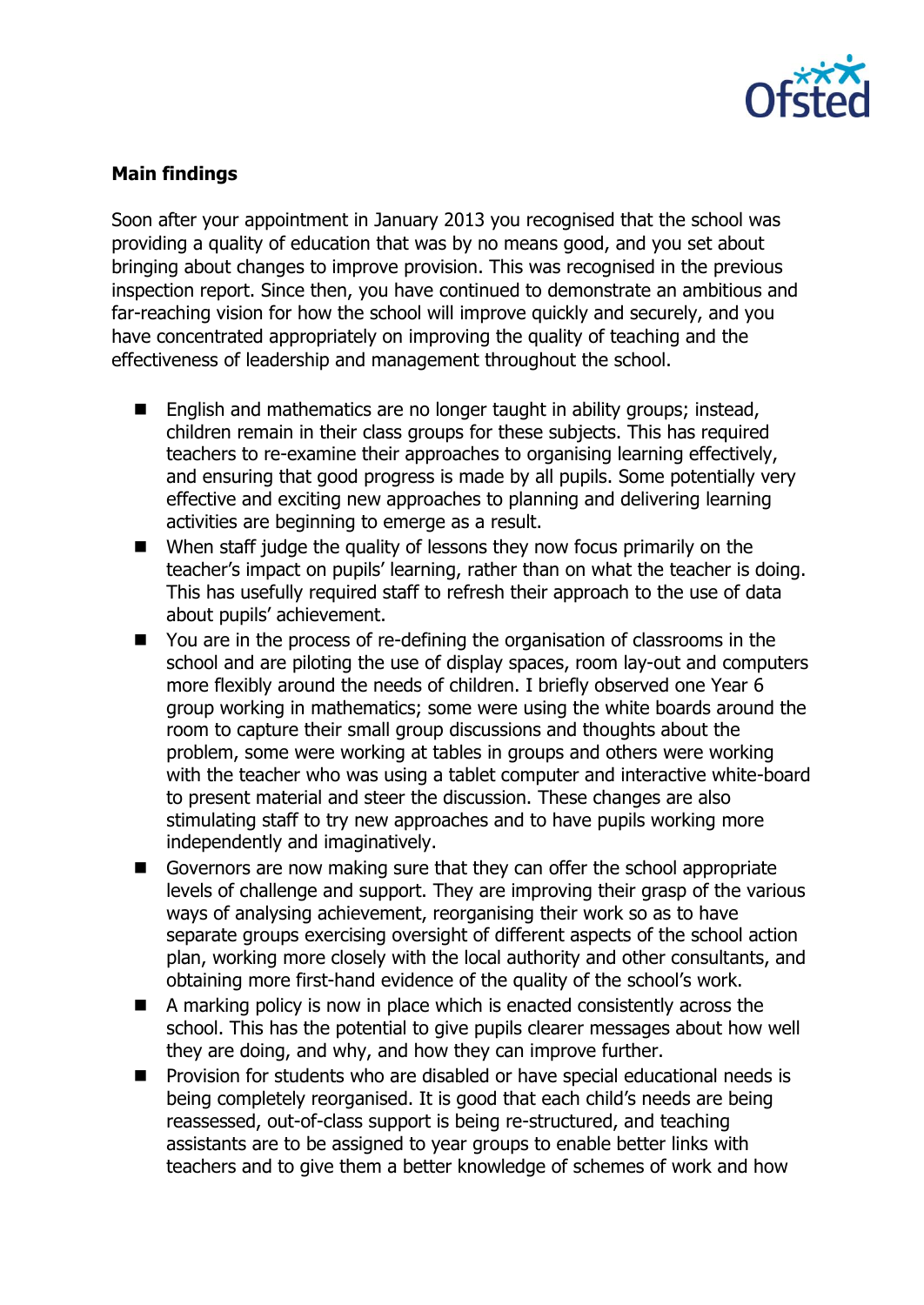

they are delivered. These changes have the capacity to re-energise this aspect of the school's work and drive up rates of progress.

- You are aware of the gaps in achievement between children eligible for free school meals and their peers, and have plans to use make better use of the pupil premium funding to speed up the progress made by these pupils.
- Given the degree of change and challenge you have introduced in the school, you are conscious of the importance of maintaining some aspects of stability and good communications, and of all staff, governors, parents and pupils understanding their roles in all of these changes. Good staff training has been planned, and some has taken place already. This includes training in the use of assessment, including using questioning techniques more productively, and in ways of offering more challenge to all groups of pupils.
- Monitoring and evaluation systems have been improved dramatically; subject leaders now feel much more strongly accountable for outcomes rather than the quality of processes, but not all of them are playing a full part in delivering them yet.
- Given the extent and pace of change, you have put in place strategies to support staff through a greater emphasis of the work of year teams, and through the governor with responsibility for well-being.

Your action plan describes all of these innovations in detail and all of the improvement points from the previous inspection report are covered appropriately. The plan also provides clear statements of the expected outcomes of these new approaches so that everyone understands their role in delivering what is expected of them. It serves to set out your vision, and it translates it effectively into a number of appropriate actions, and describes how the stated outcomes are to be achieved and their impact judged. My initial concerns about the detail and length of this document were addressed to some extent when governors described it as being exactly what was needed at this point. The key priorities still need to come across more clearly, however. You have plans to involve staff more in aspects of its design and implementation soon.

Senior leaders and governors are taking effective action to tackle the areas requiring improvement identified at the recent section 5 inspection. The school should take further action to:

- **E** ensure that the key messages in the very detailed action plan are conveyed clearly and frequently to staff, parents and pupils and that the overarching vision is not lost in the detail of its implementation
- maintain high levels of monitoring and evaluation of all aspects of the implementation of the plan, and give staff opportunities to celebrate successes in their responses to the new ways of working, and to signal the need for more support when it is needed